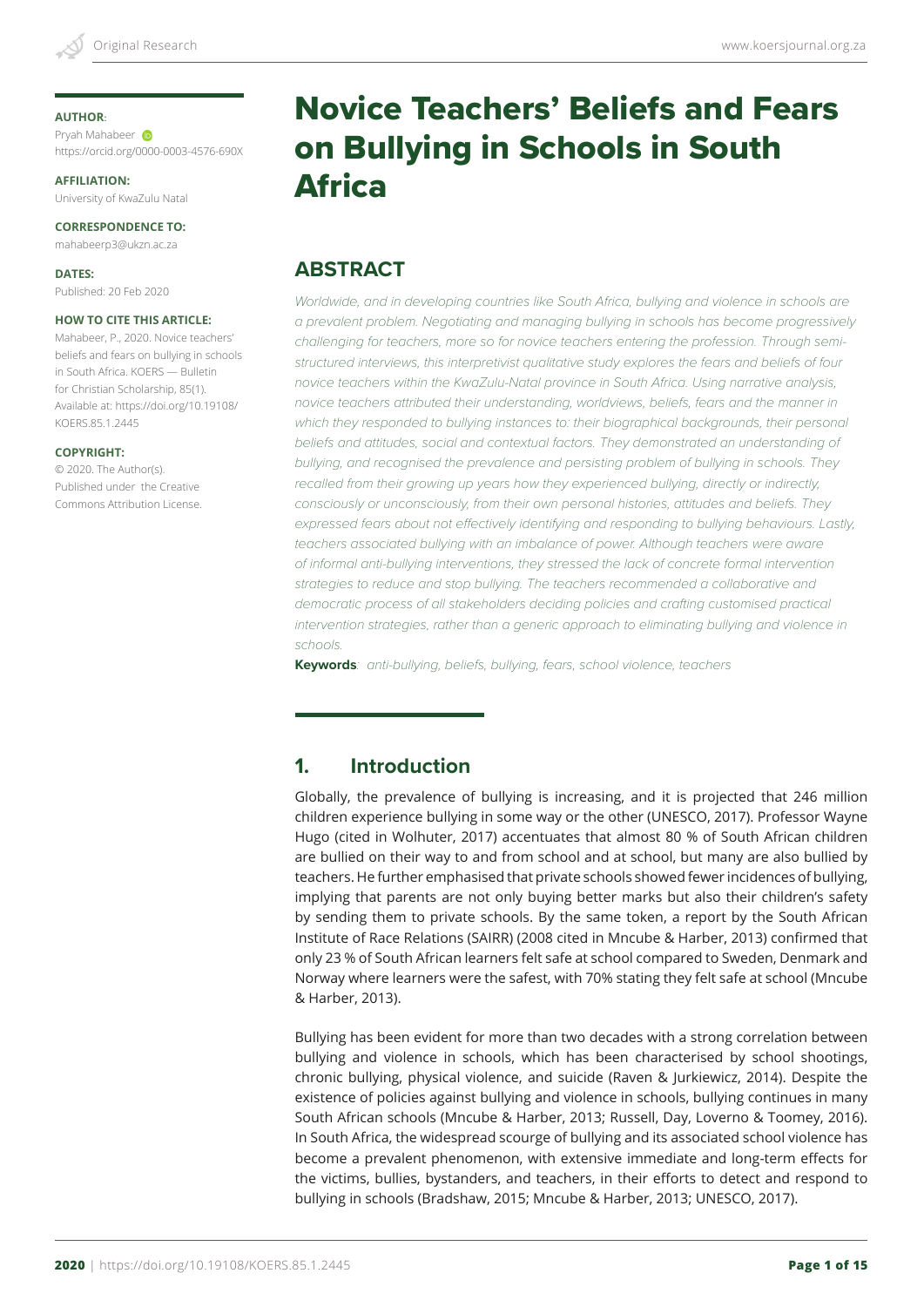Considering the pervasiveness of bullying and violence in schools, it is imperative to understand how teachers deal with these issues in the classroom and at a school level. More importantly, how teachers who are new to the field and are not perhaps adequately trained to dealing with the matters of bullying (Raven & Jurkiewicz, 2014). Therefore, this study seeks to establish the beliefs and fears of novice teachers in addressing and dealing with the issue of bullying within the South African schooling context. The findings of this study may inform policy around developing in-service and pre-service teacher education initiative programmes to better equip teachers with strategies for managing problems of bullying and school violence in schools. This study could prove valuable in informing school policies and strategies related to bullying and school violence.

# **2. Conceptualising the notion of bullying**

Bullying is often described as a degree of repeated aggressive and violent behaviour categorised by a power inequality in favour of culprits over victims, with the aim to cause intentional injury or suffering to the victim (UNESCO, 2017). With adverse implications for the perpetrator, victim and the bystander. The fundamental causes of bullying and violence in schools are linked to gender stereotyping and discrimination: not conforming to a sexual orientations and social norms, vulnerable children from poor and cultural minority groups, refuge communities, children with disabilities are at greater risk, and unsupervised children and adolescents in the school (UNESCO, 2017).

There are different types of bullying. This can include psychological abuse, physical abuse (hitting and kicking), sexual abuse, verbal abuse (name calling), cyberbullying and relational (ignoring another person) bullying (Boulton, Hardcastle, Down, Fowles & Simmonds, 2014; Yoon, Sulkowski, Bauman, 2016; UNESCO, 2017). Bullying behaviour can either be direct or indirect; with direct bullying encompassing teasing and physical violence like hitting, whereas indirect bullying consists of behaviours like spreading rumours, isolating the victim by excluding them from peer groups (Bauman & Hurley, 2005; UNESCO, 2017). This creates an unsafe learning environment of fear and insecurity, which often hinders learning as children cannot learn in stressful environments. With the ubiquity of electronic communication technologies, methods of bullying increase. As such, with cyberbullying being on the increase, its relevance to teacher education and in- and pre-service teachers should be prioritised (Boulton et al., 2014; Bradshaw et al., 2013; Kruger, 2011).

The effects of bullying are detrimental to the bully and the victim. There is a growing concern that the experiences of bullying for both the victim and perpetrator are linked to emotional, behavioural, and academic risks, such as: increased drop-out rates, high absenteeism rates, poor self-esteem, poor academic performance, depression and suicidal thoughts, poor social skills, the susceptibility to school violence, and the chance of victims and perpetrators turning to violence at an older age (Mishna, Scarcello, Pepler & Wiener, 2005; Russell et al., 2016). Notably, bullying and violence in schools impinge on the fundamental right to safe, equal and quality education for all learners, and it affects the health and well-being of learners, adolescents and adults continuing into adulthood (UNESCO, 2017).

# **3. The centrality of the teacher's role in curbing bullying**

The school is a dangerous environment for bullying, with most bullying occurring within the schooling situation (Yoon et al., 2016). This points to the crucial role teachers play in promoting safety in schools by reducing bullying behaviours. Their role is influenced by their own perception of the problem of bullying in their schools, and the school climate (Russell et al., 2016). Russell et al. (2016) further suggested that teachers with more classroom experience and from racial minority backgrounds may be more mindful and responsive to bullying, implying that bullying is more prevalent in underprivileged societies where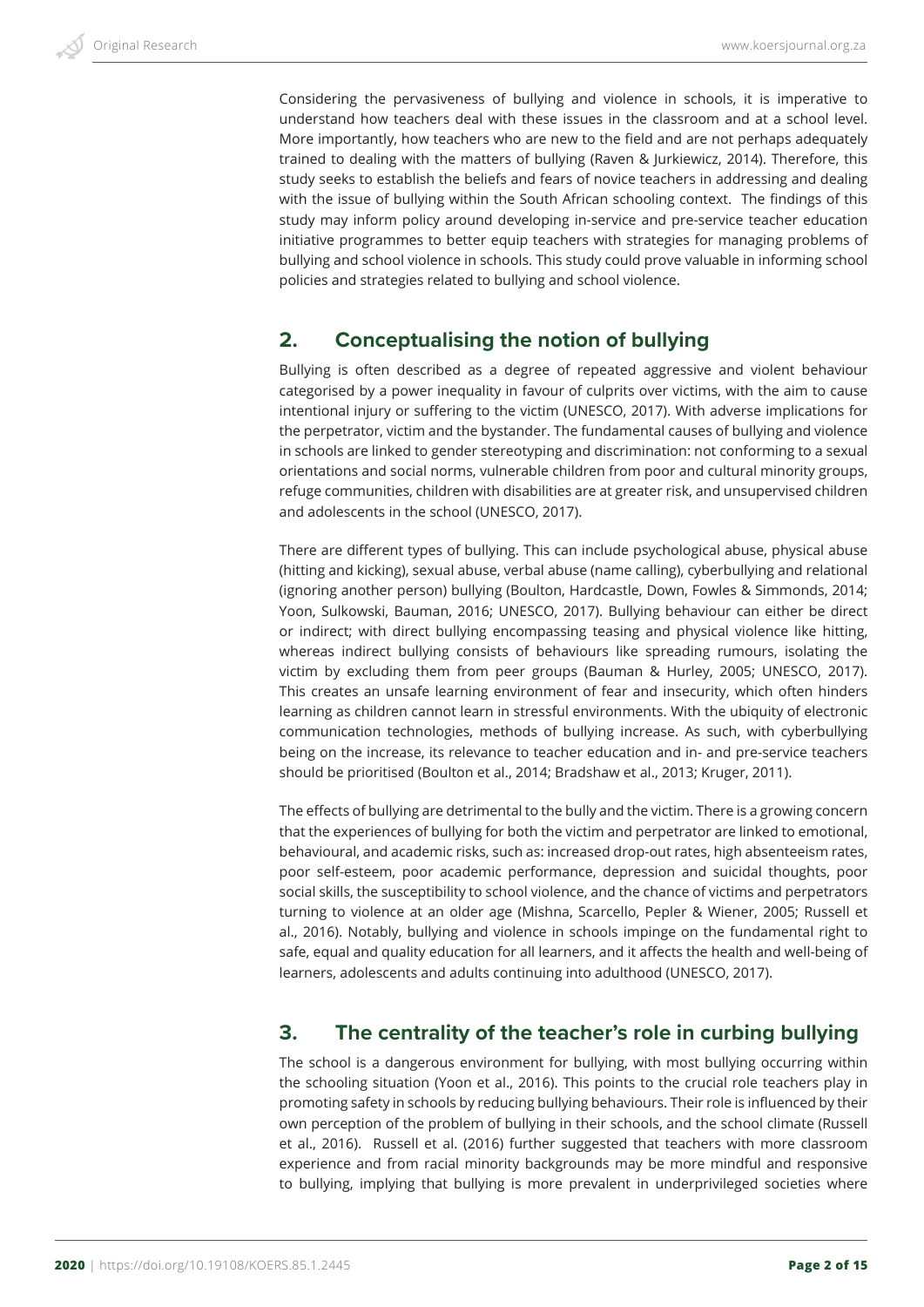there is low academic performance. This suggests that there is a correlation between socioeconomic status, education and bullying behaviours.

Yoon and Bauman (2014) argue that teachers are not perceived as efficient at intervening in incidences of bullying, and that they require more than mere knowledge of bullying to be effective in identifying and responding to bullying. A study by Oldenburg, van Duijn, Sentse, Huitsing, van der Ploeg, Salmivalli and Veenstra (2015) revealed that greater victimization rates in classrooms are linked to greater propensity among teachers to point the cause of bullying to influences outside their classroom. This infers that teachers attributed the causes of classroom bullying to forces outside the school and the classroom and so they felt addressing the bullies at school without addressing the causal factors would not avail much. Unfortunately, they felt they were not empowered enough to address factors outside the school and classroom parameters when intervening in bullying incidences. Bradshaw, Waasdorp, O'Brennan and Gulemetova (2013) indicated that teachers were more likely to witness students being bullied and perceived bullying as a major problem at their school. The authors further suggest that, although teachers were involved in crafting bullying policies at their schools, they wanted more training related to cyberbullying and bullying.

By teachers ignoring bullying, they conveyed to students the message that they should not expect teachers to intervene, assist and protect them, which would be interpreted by learners as a lack of concern and empathy on the teachers' part (Yoon & Bauman, 2014). Earlier research conducted by Mishna et al. (2005), suggested that teachers were unaware that their learners were being bullied, which is a major cause for concern. Yoon and Bauman (2014) highlighted that relying on referral to an authority may also suggest that teachers are ill-prepared or unwilling to manage the bullying and violence at the individual or classroom level. They suggest promoting a positive classroom and school climate requires that everyone plays a role in reducing bullying, a collaborative approach that side-lines punitive strategies.

A positive school climate is linked to lower incidences of bullying and teachers' ability to positively cope with challenging student behaviours (Cornell, 2013). Teachers who considered their school climate as antagonistic or hostile were disinclined to discipline bullies, respond to incidences of bullying, or work with victims; as opposed to those teachers who did not perceive the school climate as hostile (Yoon et al., 2016).

# **4. Teachers' beliefs and fears of bullying**

Williams and Corvo (2008) explored in-service and pre-service teachers' fears of school violence in New York using a mixed method approach. Their findings revealed that preservice teachers feared being harmed themselves, like being attacked or shot. While some in-service teachers feared for their own safety, the majority of the teachers feared harm coming to their students. Williams and Corvo (2008) suggested that teacher education address the fears and anxieties of pre-service and in-service teachers in relation to school violence.

Bauman and Hurley (2005) further highlighted that teachers underestimated the occurrence of bullying, and the majority of teachers over-confidently identified themselves and their peers to be adequately equipped in preventing severe bullying issues. This was despite their reported lack of training in the pre-service and in-service teacher education and development programmes, which are essential to their proficiency in detecting and responding to bullying (Bauman & Hurley, 2005). They underlined the following key findings from their study: firstly, victims of bullying felt that school personnel did not respond adequately and intervene much in bullying situations. Secondly, first-year teachers felt selfconfident in their capacities to identify and respond to bullying. Thirdly, boys were more prone to bullying than girls. Lastly, teachers' attitudes were that corporal punishment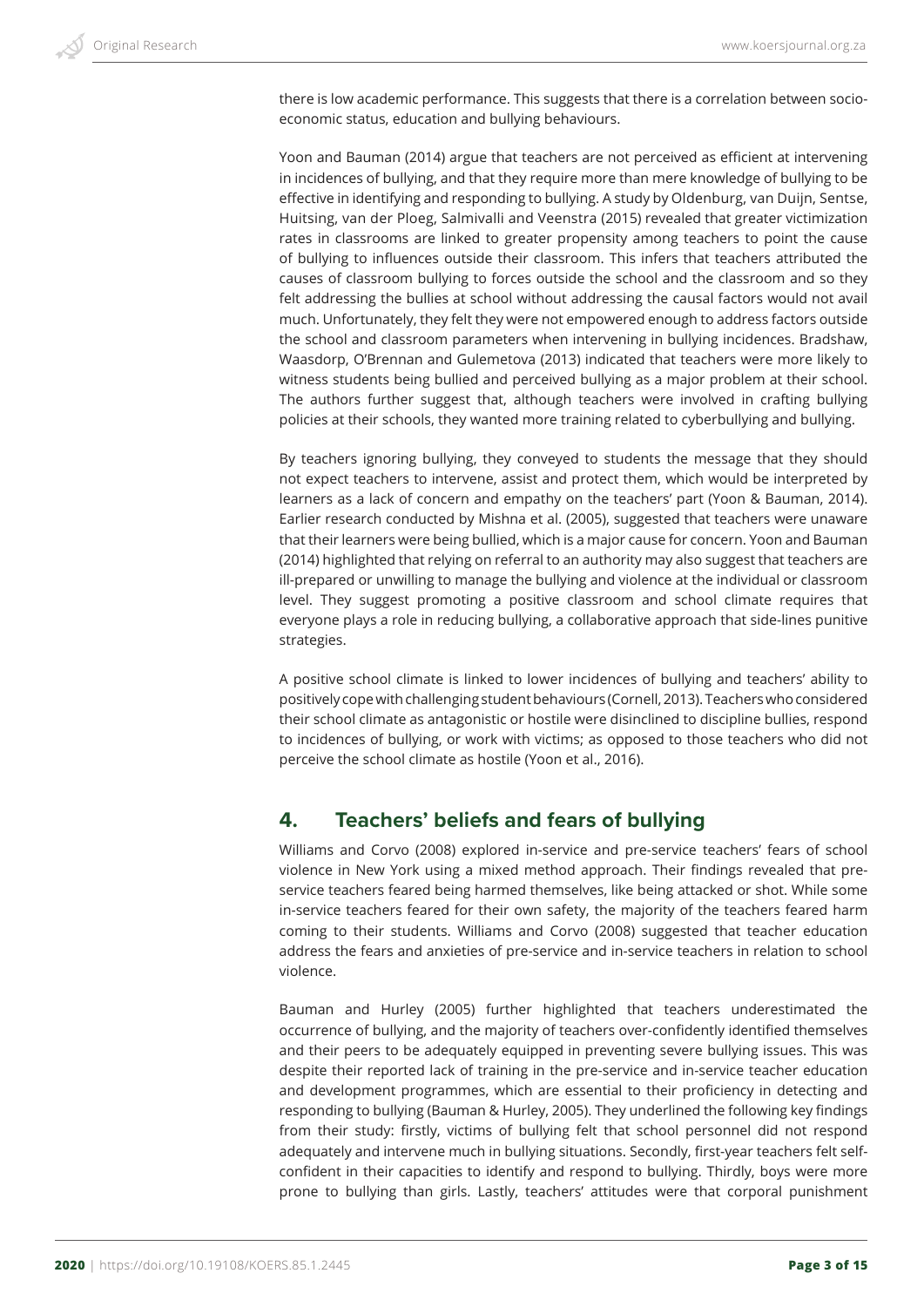would improve learner behaviour. They recommended that teacher attitudes and beliefs be balanced with accurate and realistic information and training on best practice for teachers in preventing bullying in schools (Bauman & Hurley, 2005).

Clearly, adequate support and education must be provided to in-service teachers to deal with the realities in schools. They should be equipped with strategies for ensuring their own safety and that of their learners, and for detecting warning signs of bullying behaviours. Moreover, pre-service teachers must be trained to understand the realities of school violence including bullying, and they must be encouraged to express and confront their fears and beliefs about bullying and school violence, through developmental workshops. This is because failure to address the concerns by teachers will lead to the loss of good teachers in their early careers (Williams & Corvo, 2008).

Much research focuses on the prevalence, risk and protection of bullying but little emphasis has been placed on the role of teachers and their understanding and experiences of bullying, including the factors influencing their interventions (Mishna et al., 2005; Yoon & Bauman, 2014). There is limited research on teachers' perceptions of bullying (Bauman & Hurley, 2005). Raven and Jurkiewicz (2014) also noted that there is limited research that examines teachers' perceptions and attitudes to bullying; their beliefs, fears and personal experiences of bullying and how all that influences the manner in which they respond to bullying behaviours. Literature indicates the importance of understanding both pre-service and in-service teachers' beliefs and their responses to bullying, and how a neglect thereof, can destabilise effective anti-bullying initiatives (Boulton et al., 2014). Importantly, teachers are at the forefront of managing bullying and anti-bullying campaigns in schools, and they have a significant role to play. This study therefore, explores the fears and beliefs of teachers in a developing country like South Africa.

# **5. Teachers' responses to bullying in schools**

Teachers play a vital role in bullying prevention and intervention strategies and studies (Bradshaw et al., 2013) direct that the majority of teachers need further training on efficient prevention interventions for all types of bullying and school-wide policies. Teachers' own beliefs, fears and experiences are significant in affecting their evaluation of incidences of bullying and their responses thereof (Yoon et al., 2016). Studies by Bauman and Hurley (2005) on teacher attitudes and beliefs about bullying, revealed that many occurrences of bullying were not detected and responded to effectually by teachers, and this potentially compromised intervention strategies and programmes.

Recent studies suggest a lack of quality training programmes for pre-service and in-service teachers on bullying in schools; further, much of the training provided places emphasis on information about bullying without concentrating on the factors essential in developing a response to bullying incidents (Yoon & Bauman, 2014). They advocate that teacher responses to bullying should be understood within the wide context of the classroom and school management, and interpersonal relationships as influenced by contextual and individual variables. In other words, a more measured process should be promoted, focused on a training approach that would assist teachers understand their own dispositions and provide a range of strategies that teachers can consider when responding to various bullying incidences that they experience (Yoon & Bauman, 2014).

Research is lacking on teachers' understanding of bullying and on the factors influencing their views and interventions (Mishna et al., 2005). Yoon et al. (2016) argue that further research should explore effective pragmatic teacher strategies to managing bullying, and support interventions for the victims. This should be offered to both pre-service and inservice teachers, and should go beyond mere information to assist teachers understand the dynamics associated with bullying and school violence. Intervention programmes must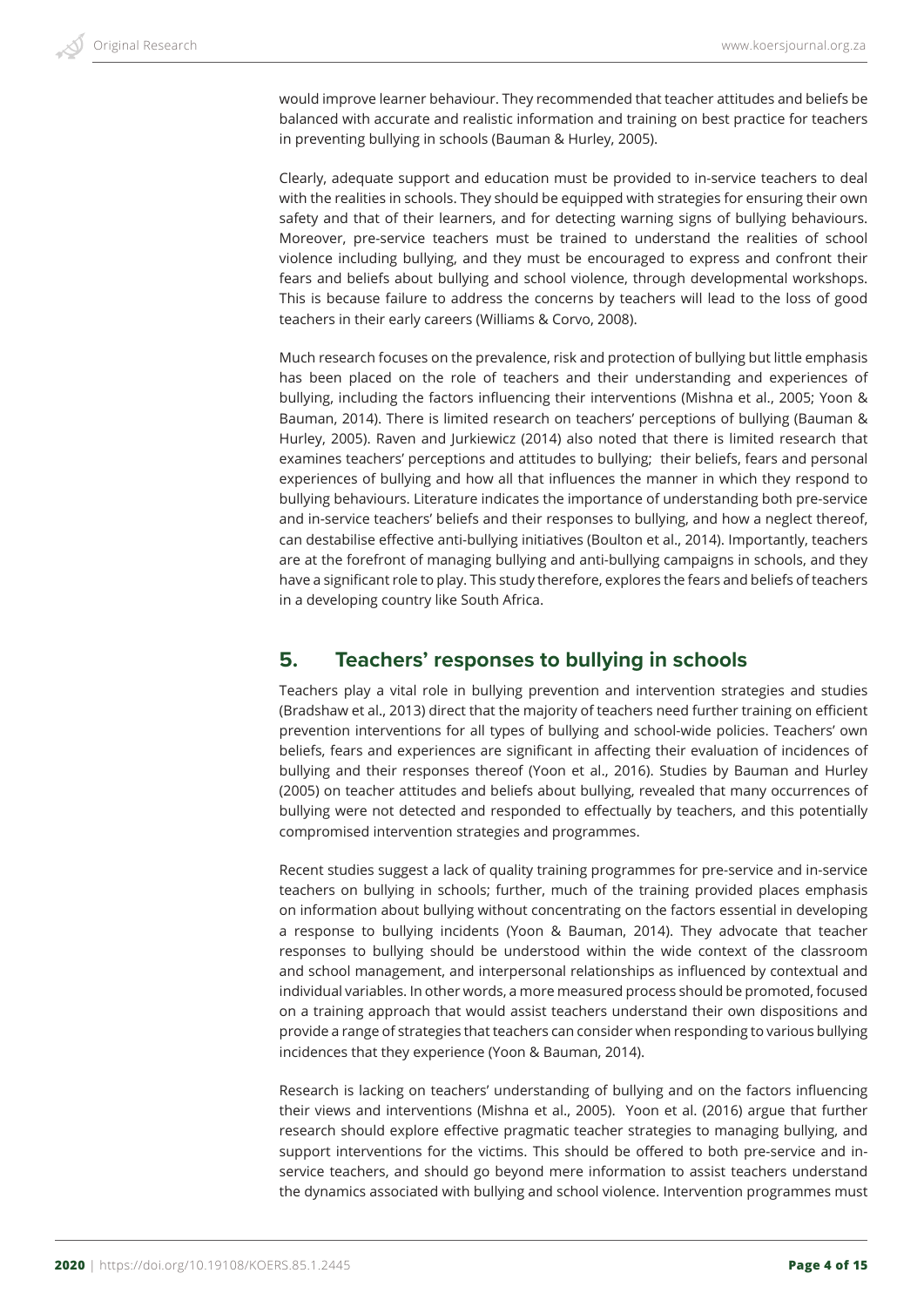be sensitive towards culture, society and home (Bauer, Lozano & Rivara, 2007). This study hopes to unpack novice teachers' beliefs and fears, understandings and experiences on bullying within the South African school context.

The study focused on responding to the following two research questions:

- 1. What are teachers' beliefs and fears about bullying in schools?
- 2. What have been some of their personal experiences of bullying?

### **6. Research methodology**

In recognising the diversity of lived realities and knowledge, while developing a sense of human dignity and shared responsibility and a commitment to worldwide cohesion. The study is a qualitative interpretivist study based on the premise that bullying and violence in schools is socially constructed and that people, from their own personal experiences, beliefs and fears; have different constructed realities that allow them to make sense of bullying and violence in schools (Cresswell, 2013; Williams & Corvo, 2008). Therefore, this qualitative interpretivist research study provides first-hand accounts of novice teachers' beliefs and fears, including their understanding and experiences of bullying with the aim of interpreting and finding meaning in their work and social environments (Bogdan & Biklen, 1992).

Narrative analysis accentuates on the way individuals (teachers) present their beliefs, constructions and experiences of themselves to make sense or their lived realities, making it appropriate for this study (Cohen, Manion & Morrison, 2018). Narrative analysis is significant in analysing, interpreting and presenting qualitative data to richly capture teachers' beliefs, fears, understandings and experiences of bullying.

#### *6.1 Context of the Study*

In the South African context, bullying is prevalent in schools and teachers are at the forefront of dealing with incidences of bullying and school violence. The researcher was curious to explore teachers' own personal beliefs and fears, and experiences on bullying as there appears to be an absence thereof, specifically within Sub-Saharan context, more specifically in South Africa. The intention of this study was to gain insight into the beliefs, fears and experiences of novice teachers in the KwaZulu-Natal province in South Africa.

#### *6.2 Participants*

The participants in this study refer to teachers who have less than five years teaching experience within the school environment. At the time of the study, the participants had limited experience of teaching, however, their beliefs, fears and experiences of bullying extended from their school going years to their roles as pre-service teachers and as novice teachers in their respective schools. Through purposive and convenience sampling, the sample consisted of two male and two female teachers who were teaching in a high and primary school respectively in the province of KwaZulu-Natal in South Africa. The purpose of the study was not to generalise the findings but to gain an understanding of the research phenomenon. The sample was selected irrespective of gender, race and class. The participants have a minimum qualification of a Bachelor of Education degree, and acquired experience at schools both as pre-service and in-service teachers. The participants were also students furthering their studies at a university in the province of KwaZulu-Natal in South Africa and were selected on availability by the researcher for this study (Cresswell, 2013).

#### *6.3 Production of the data*

Cortazzi (2014) emphasised that in times of educational and social change it is imperative to explore teachers' perceptions, beliefs and experiences, which are aspects of teacher' culture, which he argues, is under-researched. Using semi-structured interviews, teachers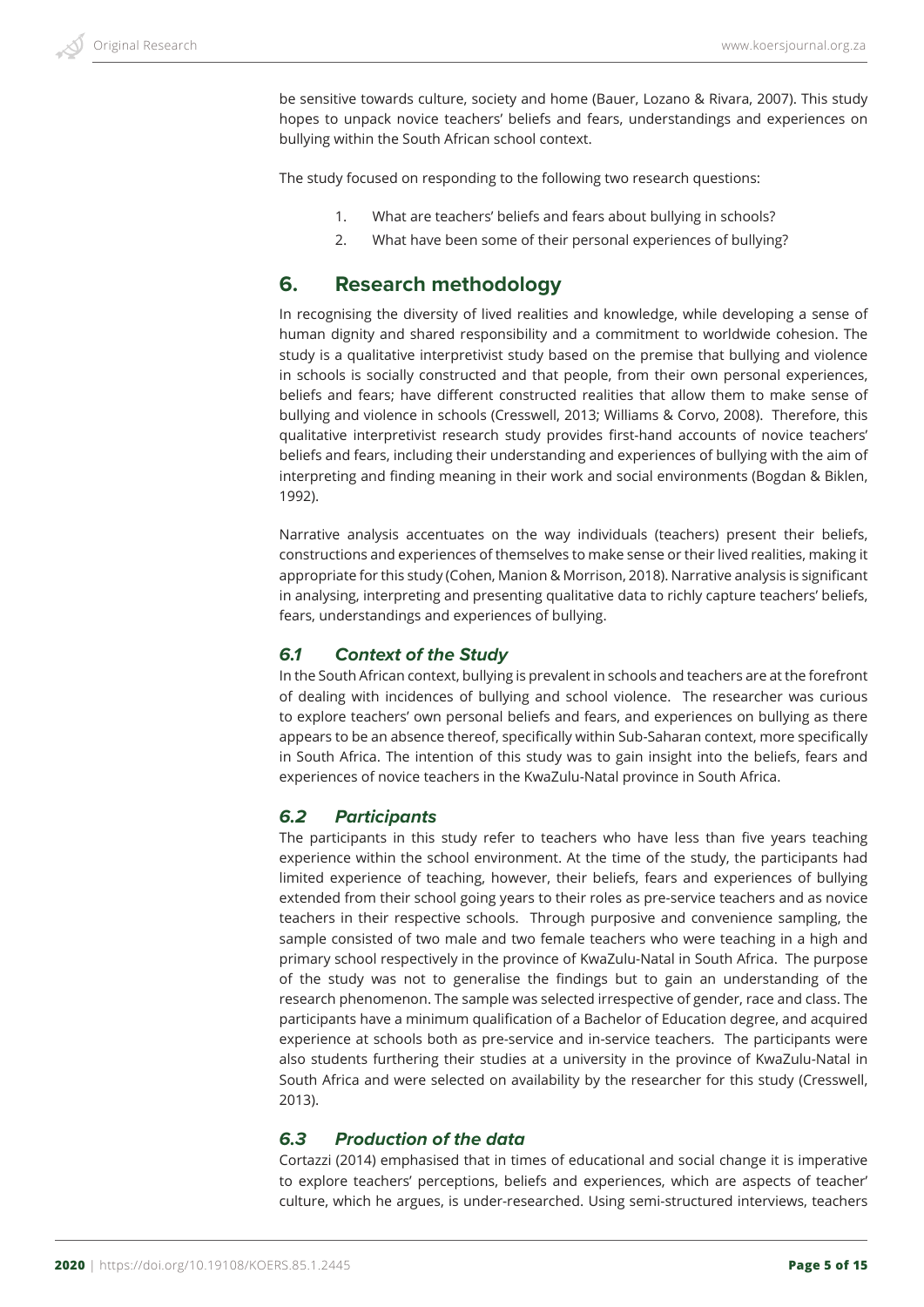were asked to reflectively focus on themselves and share their own personal beliefs, fears and experiences of 'bullying'. This was important in exploring teachers in their situations, hearing their voices, understanding what their experiences were and how they thought from the insider perspective about bullying in schools (Cortazzi, 2014). This was done to gain an in-depth understanding of how teachers understand and respond to 'bullying'. As such, narrative analysis was used to make meaning of their understandings and personal experiences, and their own beliefs and fears (Cohen et al.,2018; Cortazzi, 2014).

Measures were taken to ensure trustworthiness (Lincoln & Guba, 1985). Semi-structured interviews facilitated eliciting teachers' lived realities and conceptions; and the verbatim quotations from participants were used to ensure authenticity (Cohen et al., 2018). These semi-structured interviews were audio-taped and transcribed. In analysing the data, consistent and contradictory themes were identified by reading and re-reading the transcriptions for emerging themes (Merriam, 2002). Ethical issues were considered, the rights and confidentiality of participants were observed through the use of pseudonyms, transparency and disclosure of the study. To improve credibility, member checking was conducted, where interview responses were given to teachers for confirmation. Data was generated from multiple sources and the data was constantly reviewed and interpreted, focusing on their 'multiple realities' (Lincoln & Guba, 1985).

#### *6.4 Discussion of findings*

The themes emerging from the data collected discussed below are: bullying as an imbalance of power; factors prompting bullying behaviours; teachers' fears and uncertainties associated with bullying; teachers' life trajectories associated with bullying; teachers' responses to eradicating bullying in schools.

Billy, Anele, Tony and Tammy asserted their understanding of bullying in the following responses:

*According to my understanding, bullying is an act done by the person or group of people against my will. It can be physical and emotional, insults and swearing. Usually bullying is done by people or groups which are more powerful than the victim (*Billy*)*

*To me, bullying is being persistent and aggressive towards another individual wanting to overpower them to get what you want and show dominance* (Anele)

*Bullying is when a learner goes out of their way to insult or put down another student, showing a lack of consideration for the other person as a human being. The bully believes themselves to be a 'better' or 'higher' person, which learners should understand we are all the same* (Tony)

*It is a problem that has persisted for generations. However, it is becoming more recognised in recent years. Bullying can be present in many forms. I believe that bullying is where someone is intimidated or pressured into doing something by an individual that is seen as being superior, which often happens when there is an imbalance in the roles of power* (Tammy)

From the above responses, the novice teachers in this study were aware of the growing prevalence and persistent problem of bullying over the generations, and the different types of bullying in schools. However, absent was their recognition of cyber-bullying as a form of bullying in schools. The findings revealed that teachers experienced bullying directly or indirectly in their lives. They recognised the continuing problem of bullying and demonstrated a relatively good understanding of the direct and indirect nature of bullying behaviours: the characteristics of aggressive and persistent bullying behaviours; the physical, psychological, emotional effects of bullying; and the power associated with bullying. Clearly, bullying is detrimental to the victim and the bully, and there is extensive research on the long and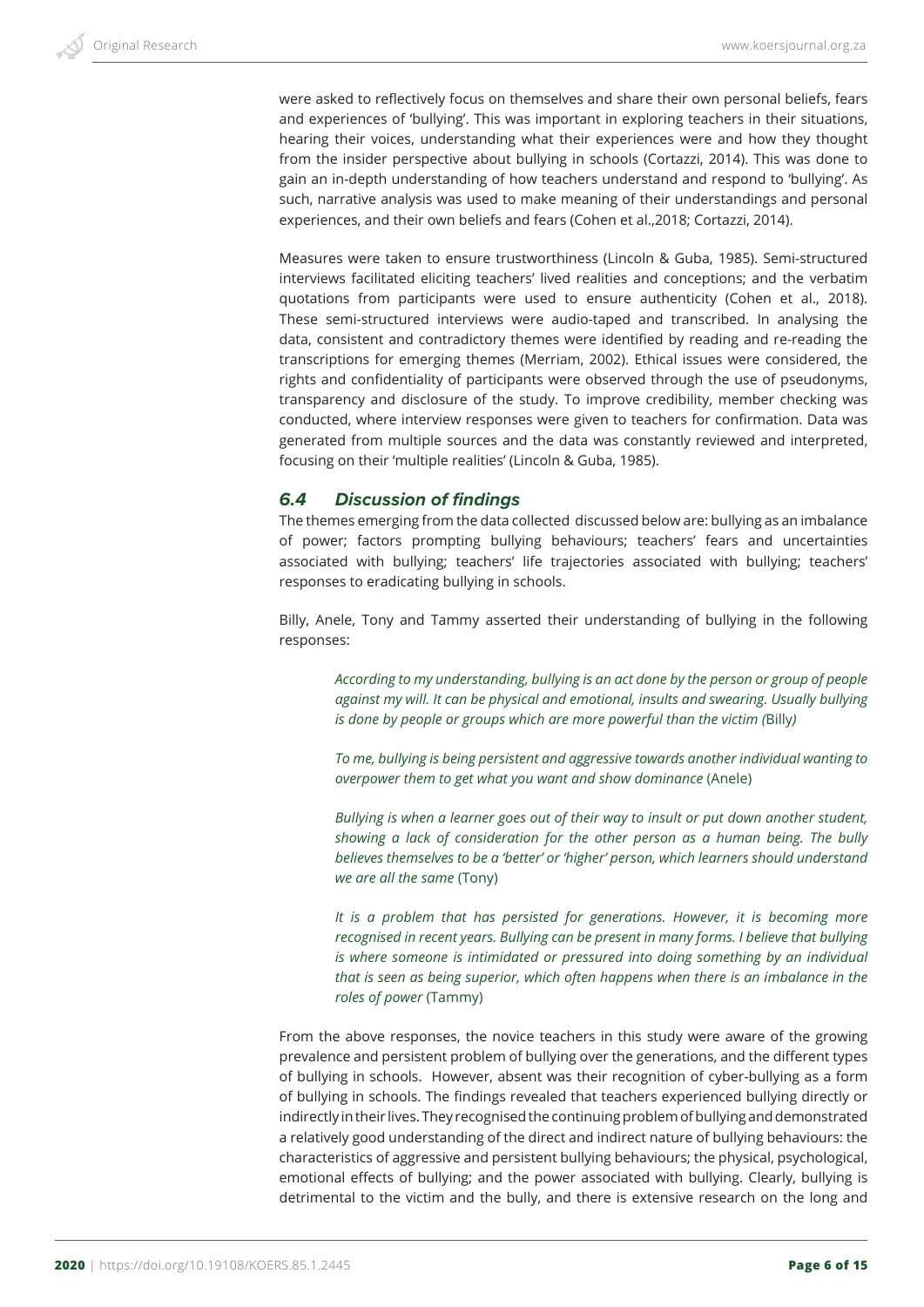short-term negative psychosocial and emotional effects of bullying for the victim and the bully; such as anxiety, depression, poor academic performance, underdeveloped social skills that could continue into adulthood (Mishna et al., 2005; Raven & Jurkiewicz, 2014).

Anele stated, that as a teacher, one is constantly resolving learners issues of bullying whether it is physical bullying, name-calling or intimidation and you have to ensure a safe environment for all learners,

*…you constantly encounter children harassing other children on a day to day basis*  when being at schools. It can be something as little as just taking another child's pencil *without permission, intimidating them by threatening to hit them, or taking away another's child's lunch. And as a teacher, you have to resolve these issues and ensure that children are in a safe environment* (Anele)

Evidently, teachers' attitudes towards bullying and their self-assurance in their mediation skills influence their readiness, enthusiasm and capacity to respond to bullying in schools (Sudermann, Jaffe & Schieck, 1996 cited in Bauman & Hurley, 2005). As Tammy noted, bullying is associated with attitudes, beliefs and experiences, which are important determinants the way teachers experience and the way they respond to incidences of bullying.

# **7. Bullying as an imbalance of power**

The notion of 'bullying' is often associated with aggressive behaviour and power that is: intentional, repetitive, and an imbalance or abuse of power (Menesini & Salmivalli, 2017). As a teacher, Tammy noted that the reasons for bullying were a display of power and control,

*At times, you will be bullied into performing certain functions at school and threatened or victimised if you refuse such a role. I am of the opinion that bullying comes about because there are individuals who take advantage of their roles in power or even gender roles at times. Bullying happens because someone needs to feel as though they are in control. Bullying often comes about to instil fear in the individual and show them their place as well as to keep those individuals in line, as though there is only one right way which is that of the bully him/herself. Some bullies might even experience pleasure out of watching people being ridiculed and belittled.* (Tammy)

Teachers in this study associated bullying with an imbalance of power, aggressive behaviour and dominance of *"roles of power and gender roles*" (Tammy). The teachers argued that bullying supported a hierarchical approach that instilled fear and overpowered victims as a result of their inexperience or ignorance. "*To an extent I would say that a bully instils fear in you and takes advantage of your ignorance. Believe it or not, there is even a top-down approach (*hierarchy*) when it comes to bullying"* (Tammy). She emphasised that bullying limited teachers' agency to act, "*we are bullied into acting like puppets with management being the puppeteers pulling the strings to show their power"* (Tammy). Teachers argued that teachers within the power structures that exist in schools have turned schools into power struggles which hinder the execution of any intervention programmes whether it be for learners or for creating a collaborative and collegial environment for staff and management. Tammy lamented how *"schools have lost the idea of schooling and turned education into a power struggle. It is unlikely that there will be any interventions anytime in the future"*.

Teachers' understanding of bullying was associated with power, an imbalance and manipulation of power by the perpetrator (bully) over the victim. As one of the teachers mentioned, it is a "*disagreement*" (Tammy) and a demonstration of "*superiority*" (Tammy) or power over another individual that results in the victim enduring "*ridicule*" and "*belittling*" (Tammy). Interestingly, Tammy commented on her own experience as a teacher being bullied by those in power in management positions at the school. This implied that bullying is a phenomenon that teachers were also experiencing within the school structures. This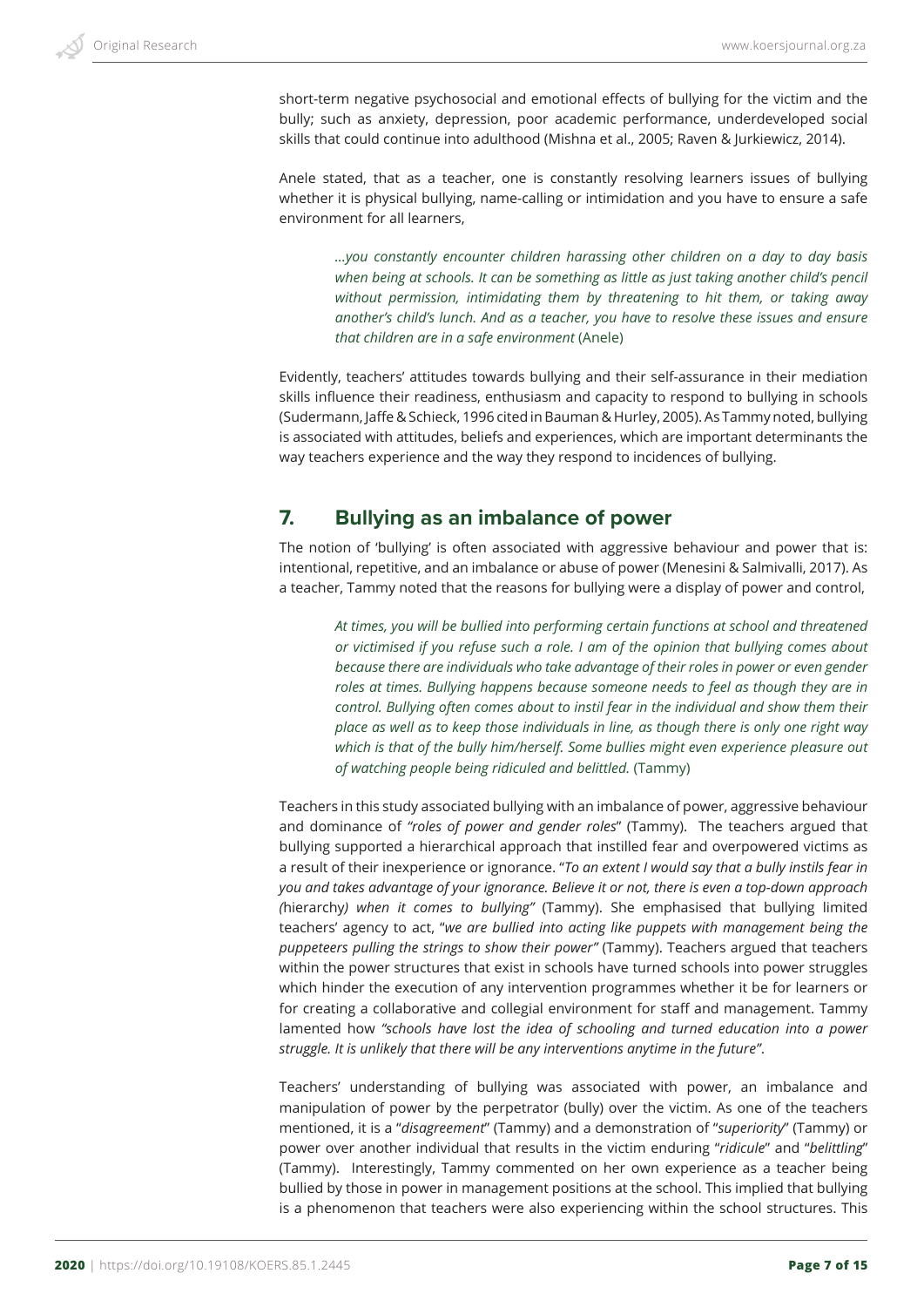

could be from learners, parents, other teachers, school management committees, and teacher unions.

# **8. Factors prompting bullying behaviours**

The participants in this study attributed social problems, biographical and contextual factors as being among the causes of bullying behaviours. For example, being brought up in violent communities and families, poverty, dysfunctional families, drugs, child abuse and neglect, and corporal punishment are the root of bullying behaviours. Other participants recognised biographical factors, such as, personal attitudes, emotions (of insecurity, anger and jealousy), upbringing, and age as the reasons for bullying. Tony believed there were several reasons for bullying that could be attributed to biographical factors: "It *may be due to the bully's insecurities, some are seeking attention, others may have poor people skills, or poor relationships with parents and so they do not see what they are doing as wrong. Some may just be angry mean children".* Feelings of "*anger*" and *jealousy*", being "*cheeky"* and *"showing off*", as well as "*learner's upbringing*" (Billy), *"drug abuse and corporal punishment"* (Billy) were identified as contributing biographical and social factors to bullying behaviour by the participants. As Anele and Billy expressed,

*I think its social factors that actually produce bullying or bullies. Children are brought up in environments where there are people who act in such manners and therefore, pick it up and behave that way to others to try and gain control or instil fear in them to prove their dominance. It can also be that children are neglected, and by portraying a violent role they are able to get what they want (*Anele*)* 

*Bullying…usually it is caused by being cheeky, to show off. Sometimes bullying may be caused by jealousy, something you have and they don't. It can also be caused by your upbringing, if you are coming from a violent community or family. Anger, poverty, being ignored, corporal punishment causes bullying. Drug abuse is a concern (*Billy*)*

Schools are supposed to have policies in place and a learner code of conduct to deter violent behaviour. Mncube & Harber (2013) reiterated that despite the existence of these policies, bullying, violence and abuse in schools is on the increase. They draw attention to the high levels of violence in schools in South Africa may be attributed to the violent legacy of apartheid, the perpetuation of patriarchal values and behaviours, widespread availability of guns, high unemployment rate and poverty results in learners resorting to crime and violence (Mncube & Harber, 2013). The authors further highlighted that at the heart of the problems in responding to bullying and violence in schools is the low teacher morale, commitment and motivation and the divided nature of the staff that leads to the chaotic (Mncube & Harber, 2013).

In response to identifying their fears when it comes to bullying, the novice teachers stated that bullying leads to increased school violence and more serious and violent crimes that can extend into adulthood, and perhaps lead to imprisonment for the perpetrators. This is coherent with research conducted by Mishna et al. (2005), Raven and Jurkiewicz, (2014) and reports by UNESCO (2017). Teachers expressed how bullying compromised safety in schools for bullies and victims and the risk of petty bullying incidences leading to grievous bodily harm, death or even suicide. While Billy identified how teachers contributed to bullying by "*using corporal punishment, hitting the students and using the cane"* (Billy).

# **9. Teacher fears and uncertainties associated with bullying**

The teachers in this study expressed fears of bullying behaviours. They feared not being able to identify and respond to bullying effectively. Some teachers stressed the need to prioritise the safety of all their learners above their own. One respondent noted that, *"I fear*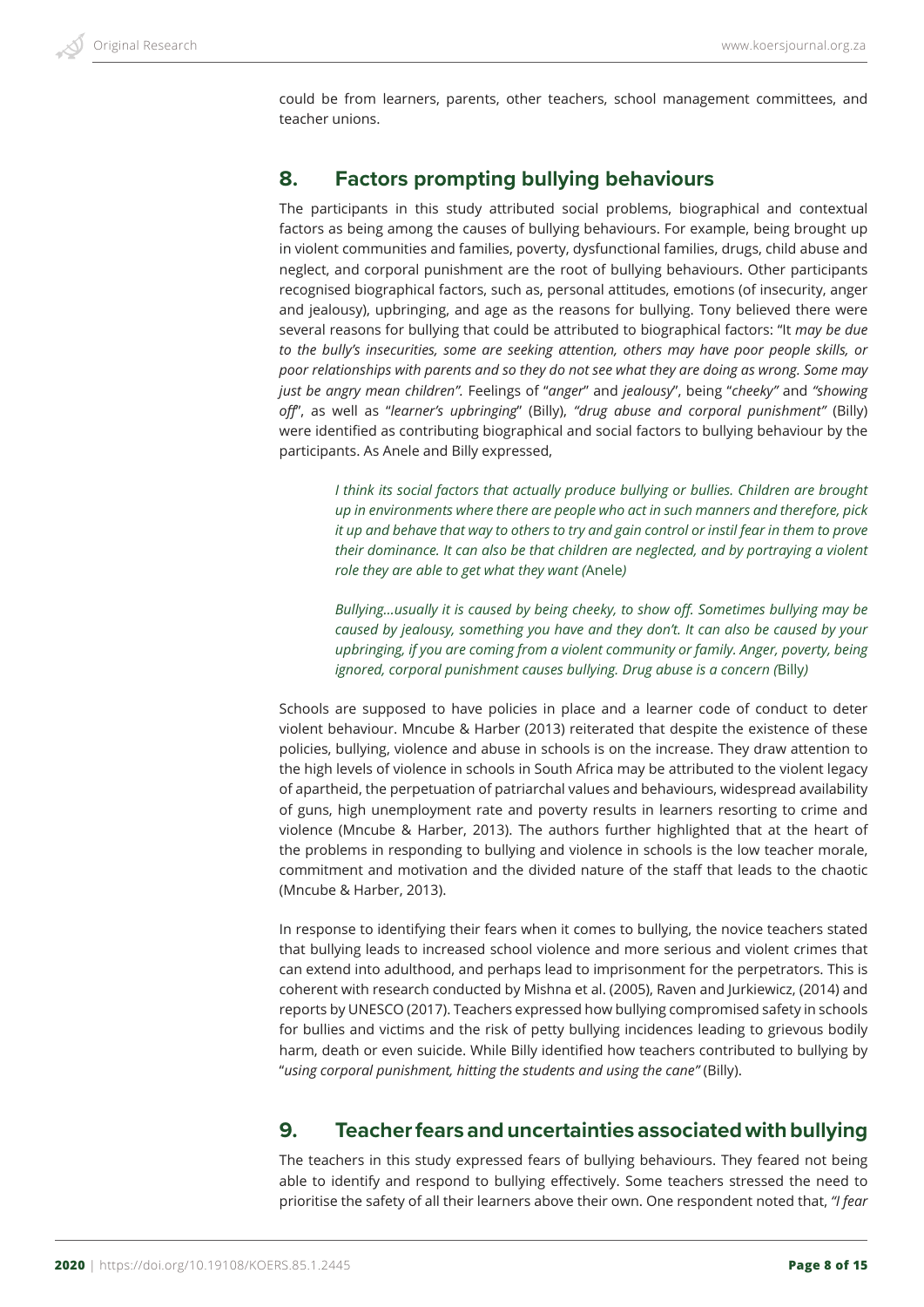*more for the safety of these children that are being bullied as well as for those that are bullying these children*" (Anele).

As a result, teachers recommended a collaborative and democratic process for deciding policies and practical intervention strategies that will include all relevant stakeholders like teachers, parents, learners, School Management Teams, Teacher Unions, the Department, and specialised bodies dealing with bullying behaviours. They further feared bullying behaviours escalating to school violence and more serious crimes, "*It could be stealing an innocent child's lunch today resulting in robbing houses in the future and causing grievous harm to people*" (Anele). Billy and Tony indicated that,

*Bullying may cause bullies to act beyond their control, using dangerous objects. In schools, senior learners bully junior learners. The extent of bullying… sometimes it leads to prison, violence, and 'gangsterism'* [sic] (Billy)

*My fear is not seeing bullying happening, or misinterpreting the situation. When I attempt to guide a bully to stop bullying another person, it only makes the bully angrier, and no solution occurs (*Tony*)*

Teachers also feared being victimised themselves by bullies like other teachers and management, which would affect their work situation, "*as a teacher, my fear is that…I will be victimised at school by other teachers as well as management. I also fear that I might become unhappy in my work situation as a result"* (Tammy). Apparent is Tammy's fear of being victimised if she refuses to comply with demands by School Management. She noted that management will turn a minor issue into a full on confrontation resulting in her becoming unhappy in her work situation. She expressed how being a female teacher contributed to being exploited with extra responsibilities within the school structures. How she was manipulated into completing job tasks outside her job description as a teacher. Tammy's fear was being victimised if she stopped complying and responding to management's requests. Management could make her professional life as a teacher unhappy and difficult.

Knowledge of the prevailing attitudes on bullying is important in responding towards incidences of bullying. Generally, research revealed that teachers are uncertain about how to intervene and manage bullying behaviour and require the necessary skills to respond effectively to bullying (Kruger, 2011). Studies suggested that first year teachers' attitudes and beliefs about bullying indicated that there is need for more training on dealing with bullying as bullying leads to violent acts of revenge, criminal acts and suicide (Bauman & Hurley, 2005).

# **10. Teachers' life trajectories associated with bullying**

In their growing up years, some teachers in this study vividly recalled the name-calling and the feelings of nervousness, shame and sadness, and lowered self-esteem associated with bullying. Some teachers in this study blocked their experiences of bullying. This was reflected in one of the participant's response when she noted that *"there are several experiences that I have, most of them have dissolved and faded from my mind as a new issue arise. I have also observed bullying happening to other colleagues"* (Tammy). Siann and Callaghan (1993) as cited in Bauman and Hurley (2005) highlighted the pervasiveness of gender variances in the experiences of bullying, with boys being more physical and girls more psychological. One female teacher in this study regarded herself as fortunate not to being a victim of bullying, *"I was lucky enough to have not experienced any type of bullying*" (Anele).

Tammy further expressed experiencing bullying at "*different levels"* in her life. These experiences ranged from being bullied in schools to being bullied in her growing up years and in her years of teaching by the School Management Team and other teachers. She spoke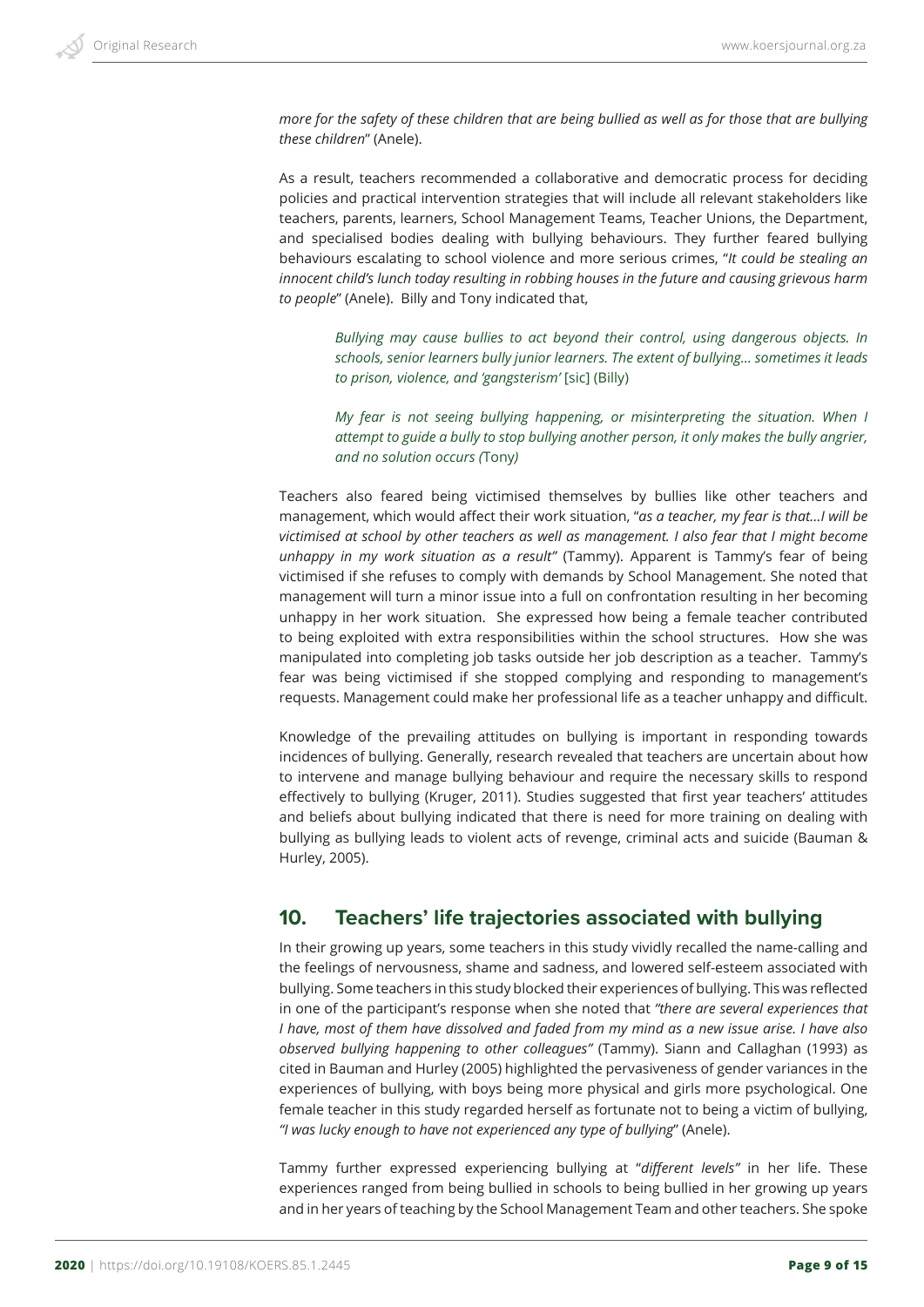about having disagreements with colleagues and due to her timid and passive nature, she was bullied into taking on additional work responsibilities and bullied out of promotional posts. Tammy indicated,

*The bullying that I have experienced has occurred at different levels. There have been disagreements between myself and other educators and because I am a relatively timid person… I would be asked to take on extra workload…. As teachers we are even bullied by parents who feel as though it is their right to do so because they are backed by the media and department.* 

As Tammy referred to her experience of being a victim of bullying on "*different levels*" by "*other educators*" and "*parents*", in her current position as a teacher. Bullying and violence in schools can come from different sources and take on different forms with different actors (Mncube & Harber, 2013). For example, bullying can be learned outside of school but perpetuated inside school. Learners may bully each other, teachers may bully learners, learners may bully teachers, parents may bully teachers, and principals may bully teachers or be bullied by them (Mncube & Harber, 2013).

One male teacher recalled being bullied directly and indirectly from the age of 6, and that it was regarded as "*custom*" (Billy), as normal behaviour which extended to high school and into his years at university. He described being a victim of emotional and physical bullying.

*It started as I began to attend school at the age of 6, but during that time it was just regarded as custom/culture or a procedure for young boys to pass that stage. Big boys forced us to fight until one man is standing, the 'hero' or the 'champ'. If you don't fight, you would be called 'mama's boy'. No one would want to associate himself with you because of your cowardice. The teachers also contributed to the bullying by physically hitting, slapping, caning, and insulting the learners. Teachers can hit learners more than ten times on the hands or buttocks. Bigger boys used to take pocket money from us and pens. They called the action 'renting'. When I went to boarding school, it was worse. New comers were badly treated both physically and emotionally by other students. Again, I experienced other bullying when I was a student. I witnessed two students were brutally injured and they ended up in hospital* [sic] (Billy).

From the above excerpt, it can be noted that the experiences made them more sensitive and responsive to the hidden and abusive nature of bullying, how teachers contributed to the growing problem of bullying, and the need to make learners aware of bullying and to disclose victimisation.

When teachers in the present study were asked about their own experiences of bullying, they reminisced having several experiences, which they experienced at different levels during their lives, directly or indirectly, happening to themselves or others. A study by Mishna et al. (2005) noted that the personal experiences of bullying on teachers indicated that many teachers were bullied while growing up and the effects continued into adulthood; with some becoming bullies in response to having been bullied; while others described the bullying that they experienced as continuous, terrifying, fearful and serious. This eventually influenced the way they responded to incidences of bullying. As Tony mentioned how his role as a victim changed to becoming a perpetrator, which he consciously became aware of,

*I was bullied and it was not a pleasant period in my life. I took what others said to heart and let it define me. Despite the fact that they did not really know anything about me. It was mainly being called 'useless', a 'loser', or a 'failure', amongst other things, as I struggled in school. Luckily, there were not many physical altercations. I was bullied from Grade 7 to 12, and it took years for me to find a way to redefine myself from what others said I was. I bullied one person when I was 13. I did not realise until I had already hurt someone that the joking around had gone too far. I realised I was becoming a bully*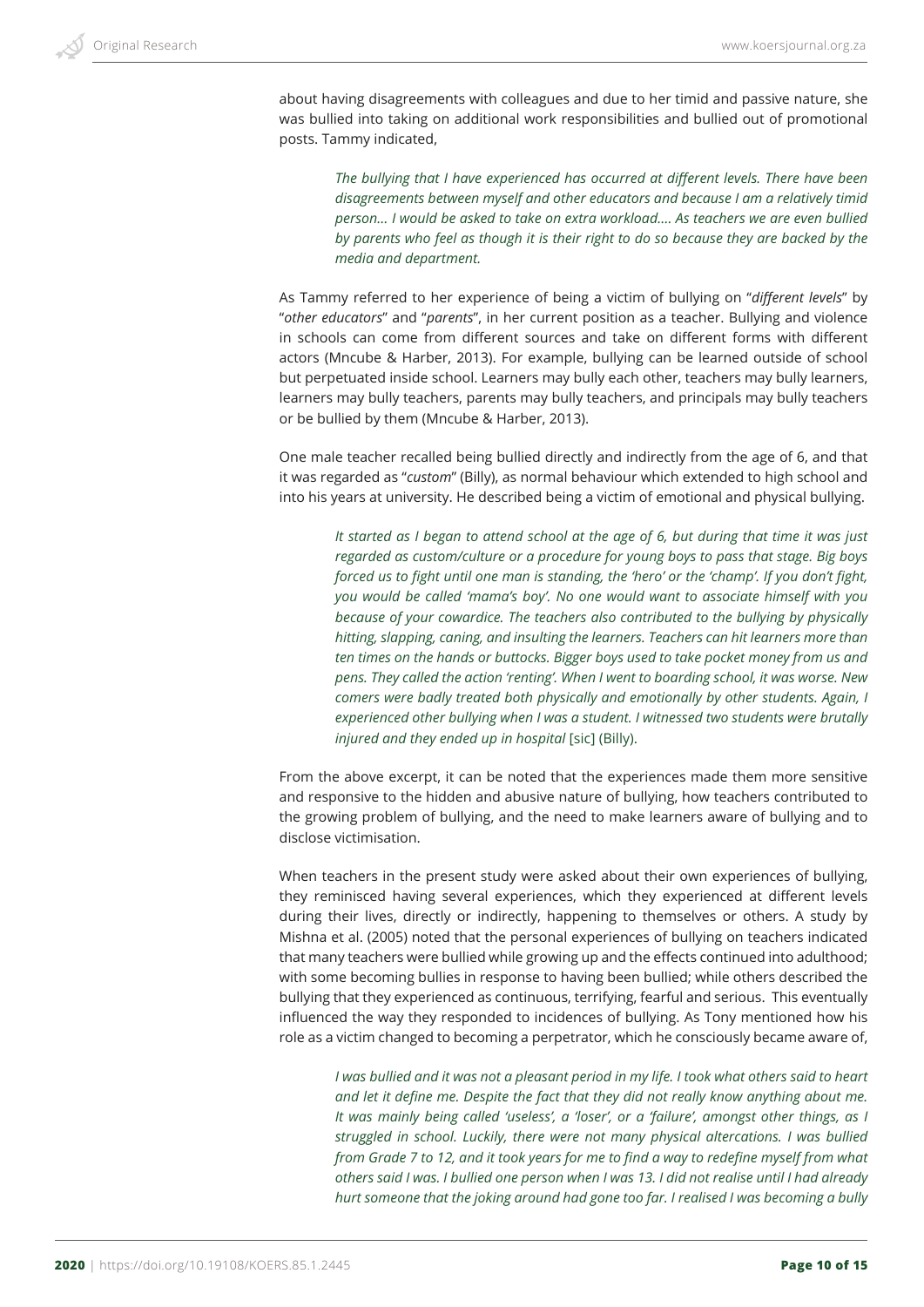*myself, aiming at someone else to avoid being the person who gets bullied. I have been very conscious of this ever since* (Tony)

Interestingly, Tony painted his experience of bullying as *"something learners do not fully acknowledge as bad. They may feel that they are just having fun".* Fighting and corporal punishment are considered part of growing up and are normalised (UNESCO, 2017). Bullying is not a new trend and children and adults have been bullied for many generations with many people believing and downplaying bullying as a harmless and normal stage of development for children (Bauman & Hurley, 2005). Children may experience bullying in schools, at home, in their communities, and online, with cyberbullying becoming a major problem and often it is ignored by parents and teachers. Many cases of bullying are not reported because of lack of trust in adults, fear of repercussions, feelings of guilt and embarrassment, lack of awareness of how to deal with it. Bullying is often simply ignored by teachers and parents (UNESCO, 2017).

# **11. Teachers' responses to eradicating bullying in schools**

Novice teachers in this study found it challenging to recognise and to intervene in incidences of indirect bullying, and their lack of response in perceiving these incidences as significant led to a lack of disclosure by learners of bullying incidences. The majority of teachers reported that they have not received the necessary training on bullying and expressed the need for more adequate training and support. Generally, the majority of the participants highlighted being unaware of any anti-bullying formal intervention strategies in their schools to eradicate bullying. In response to whether there were intervention strategies to combat bullying at their school, one respondent noted, "*not really, it is unlikely that there will be any interventions anytime in the future"* (Tammy). This was further supported by Tony and Anele in their responses below:

*No I am not, I know that there are guest speakers who talk about it, but I know that it does not always create a solution. Many of the bullies are generally good kids who take their jokes or attempt to impress peers too far at another's extent. They are not aware of the psychological implications, at least not actively* (Tony)

*I have not encountered any formal interventions that have been put into place that will reduce or even stop bullying completely and therefore, have no knowledge of what schools really do to prevent bullying* (Anele)

This suggests that schools are ignoring and not prioritising the escalating problem of bullying in schools. Only one teacher was aware of some anti-bullying strategies at school,

*Learners' code of conduct; the learner who insults, beats or causes any behaviour which is against the other learner it may lead to suspension but minor misconduct are resolved by school and parents. Other schools have a disciplinary committee. There are other interventions in place e.g. ground duty roster, teachers not allowed to leave learners unattended (*Billy*)*

Despite the many intervention initiatives and awareness programmes, bullying prevails in schools and is taking a violent turn as we witness the misconduct and disrespect of many learners toward their peers and teachers (Yoon et al., 2016). Studies argue that the intensity (number of hours) and the duration (days or months) of intervention programmes influences its effectiveness (Farrington & Ttofi, 2009). Research (Mishna et al., 2005) has indicated that many teachers reported that they lack the information, guidance and training for responding to indirect bullying, and they sent the learners to the principal's office for acts of physical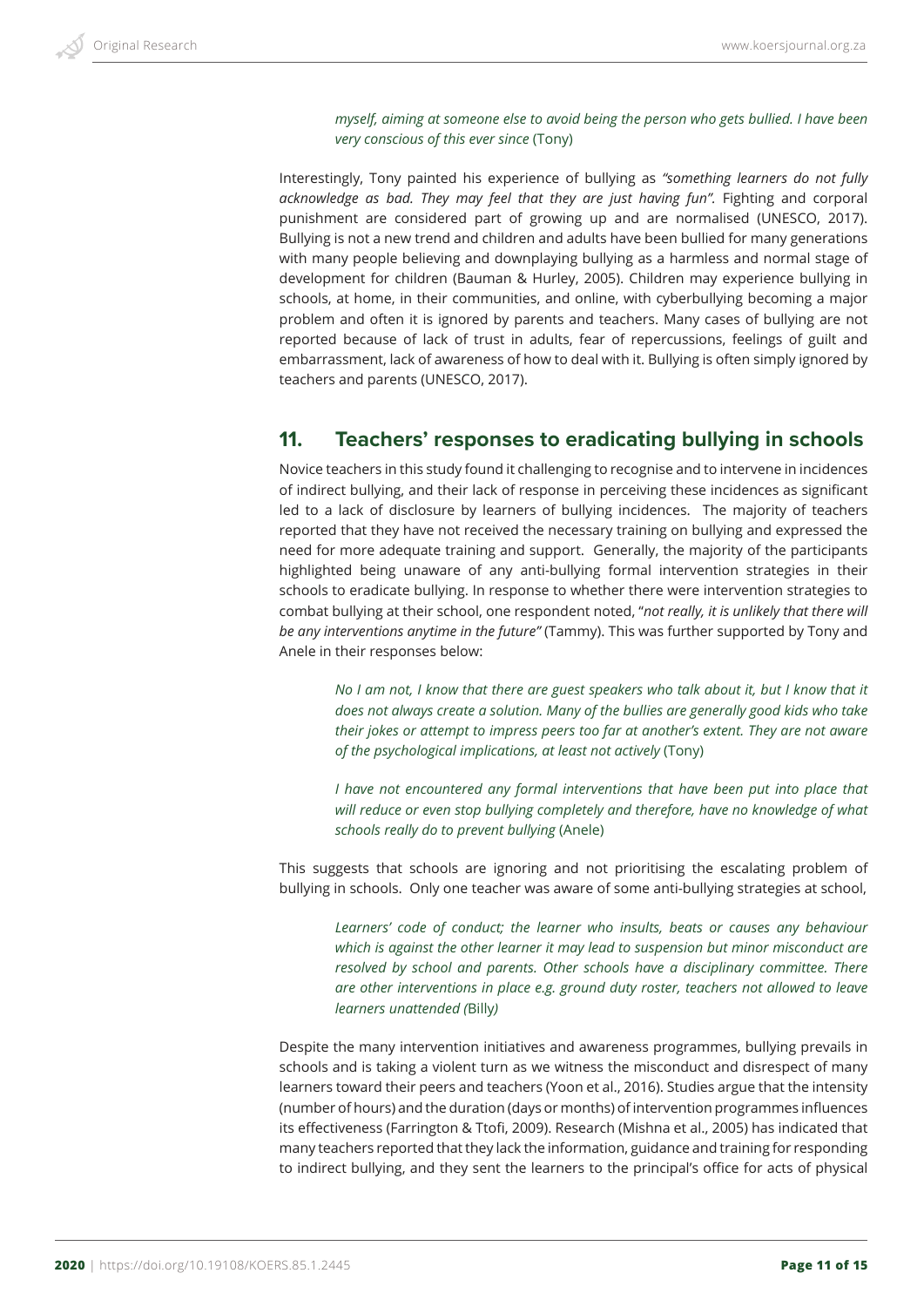bullying. From other studies, teachers suggested that anti-bullying policies should provide a clear structure and serve as guidelines for teachers and the School Management Team on how to deal with bullying behaviour, and that anti-bullying programmes should be intensive and long-lasting (Kruger, 2011).

Teachers are influential in the lives of their students and what is paramount is the manner in which they recognise and respond to bullying incidences and develop and implement intervention strategies to mitigate bullying (Mishna et al., 2005). The learners' decision to disclose bullying to the teacher is determined by their teachers' response. Studies by Craig and Pepler (1996, cited in Mishna et al., 2005) highlighted that students indicated that teachers do not consistently intervene to stop bullying while teachers expressed that their lack of intervention emanated from 'uncertainty' about how to respond to bullying problems without having witnessed them first hand.

Clear and functional anti-bullying policies and procedures are essential elements of a successful whole-school prevention and intervention approach that brings together experts from various disciplines, like educational psychologists and families within the school community, the Department of Basic Education, as well as national policies (Kruger, 2011). To eradicate and reduce bullying in schools, the participants suggested that parents take a proactive role in the effective implementation of anti-bullying intervention strategies. Learners and teachers must be well informed on the reasons and implications of bullying, including the legal implications. School policies on bullying must be collectively and collaboratively developed by all stakeholders (Department of Education (DoE), parents, teachers, learners, SMT, community), as Billy advocated,

Charity begins at home. Learners need to be taught from home how to behave in societies. They must know that bullying is a criminal offence. We also need to teach learners of what they see on television is an act not real. We can take learners to the acting scenes. Policies regarding bullying should be in place and visible, and be applicable to all learners in school (Billy)

One female teacher (Anele) suggested a nurturing approach be adopted in response to bullying and not a reprimanding approach, as it is important to understand learners' circumstances and situations and to provide support and counselling to learners and finding the source of their problems that influence their behaviour.

*I* believe the best way to get through to children is taking a nurturing approach and not *a reprimanding one. Provide support for those children that have been bullied as well as the children that are bullies. Every school should provide counselling to students and find out the reason why some resort to bullying other students. It will be easier to find a way to eradicate it. It is our duty to set good examples to students and enlighten them, not only about academics, but also about empathy and humanity* (Anele)

By the same token, teachers need to come to the classroom with the knowledge and skills that allow them to establish a culture that proactively minimises bullying and creates a positive environment for learning effectively, characterised by lower rates of bullying behaviour (Allen, 2010; Bradshaw et al., 2013; Kruger, 2011). According to Tony, "*since there are so many potential reasons to make a child make the conscious effort to put down a fellow person, it is hard to create a solution without spending time with the bully".* Essentially, teachers must do more than merely provide information about bullying to learners. Teachers must serve as good role models and have an empathetic and humane approach to the bully and the victim alike. Teachers must be approachable and understanding; and learners must be able to trust teachers to respond and react impartially, positively and effectively when incidences of bullying are reported to them, and to treat each incident on an individual basis,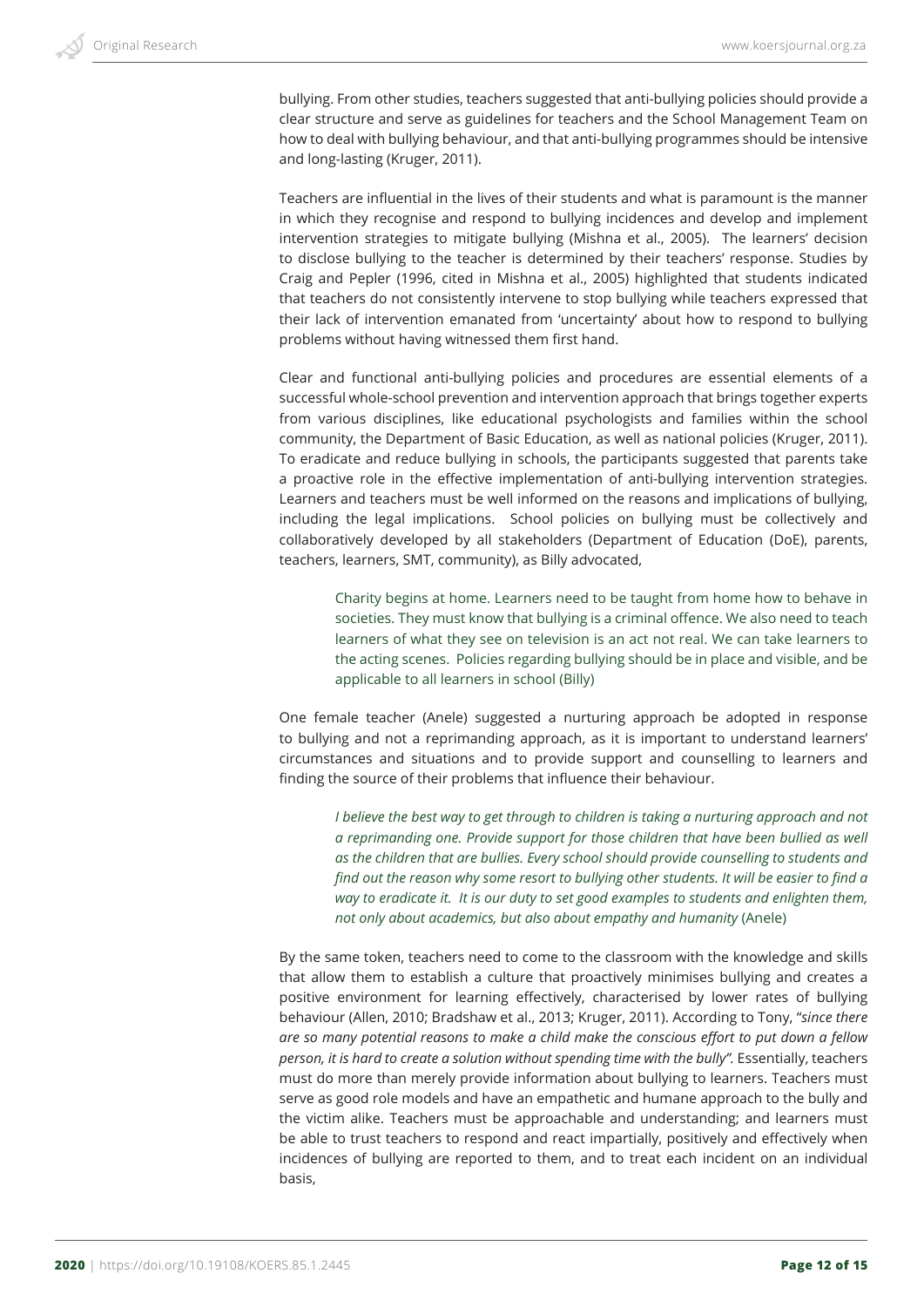*I think it really has to be something that is done on a one-on-one basis, as each case can be unique. Obviously, the public speakers can help, but perhaps something more on a personal level, some students could help, like speaking to a slightly older peer who has suffered, hearing from both sides. I hope more bullies feel guilty and are strong enough people to make amends for their wrong doing (*Tony*).*

Research indicates that teachers often do not recognise or react to instances of bullying, and school-based anti-bullying interventions are useful only if teachers are committed to addressing bullying behaviour, and if they employ skilful classroom management antibullying strategies (Yoon et al., 2016). Considering school based anti-bullying interventions, the participants in this study argued for the development of concrete intervention strategies. These should be carried out through a collaborative and democratic approach by involving all stakeholders that cuts across race, class and gender, "*make decision-making collaborative and a democratic process, not a unilateral one…a balanced ratio of males and females…Tolerance and maturity is key (Tammy).* This suggests that the way in which males and females deliberate, respond and manage bullying in schools is influenced by their gendered roles.

It can be concluded that there continues to be a lack of existing policy and legislation and weak enforcement, and a lack of strong school leadership and management in the implementation of school intervention strategies and policies and codes of conduct to prevent bullying and school violence. There appears to be limited capacity, support and training for teachers, and scarce resources in schools to respond to bullying and violence in schools. There is also lack of awareness among education policy-makers and other stakeholders on the causes and implications of bullying. There is poor collaboration among all stakeholders in dealing with bullying in schools, a lack of safe and friendly monitoring and reporting mechanisms of bullying intervention programmes, and a lack of counselling and other support systems for victims and perpetrators. This is corroborated by literature (Kruger, 2011; UNESCO, 2017).

To address these challenges, monitoring committees should be established that clearly report and outline methods documenting bullying incidences and intervention processes and counselling for both the victim and the perpetrator in schools. Policies and procedures at national and at school level should be updated and reviewed to include cyberbullying. Consistent with Kruger (2011), policies should, not only focus on bullying behaviour between learners, but also on other dynamics in the school context, such as learner-on-teacher, teacher-on-learner, teacher-on-teacher, and principal-on-teacher bullying.

Notably, social identity plays a prominent role in understanding how the social features of teachers' lives shape who they are, their relationships, and how they interact with others; which influences how they think and act (Tajfel & Turner, 1979). Within this study, teachers indicated how their life trajectories, relationships and interactions with others in their lives shaped their beliefs, fears, understanding, experiences of bullying; which eventually determined how they responded to bullying behaviours, or not.

There should be a collaboration of all stakeholders through discussion forums, and education and training is vital to addressing and managing bullying in schools (Kruger, 2011). What is more, the curriculum should be used to raise awareness among learners. This can be done through teaching, classroom activities and assessments, and by creating an inclusive, non-violent and safe positive climate for learning, that embraces changing the attitudes and mind-sets of learners (Kruger, 2011; UNESCO, 2017).

# **12. Conclusion**

As teachers continue to be confronted with the lack of formal and pragmatic intervention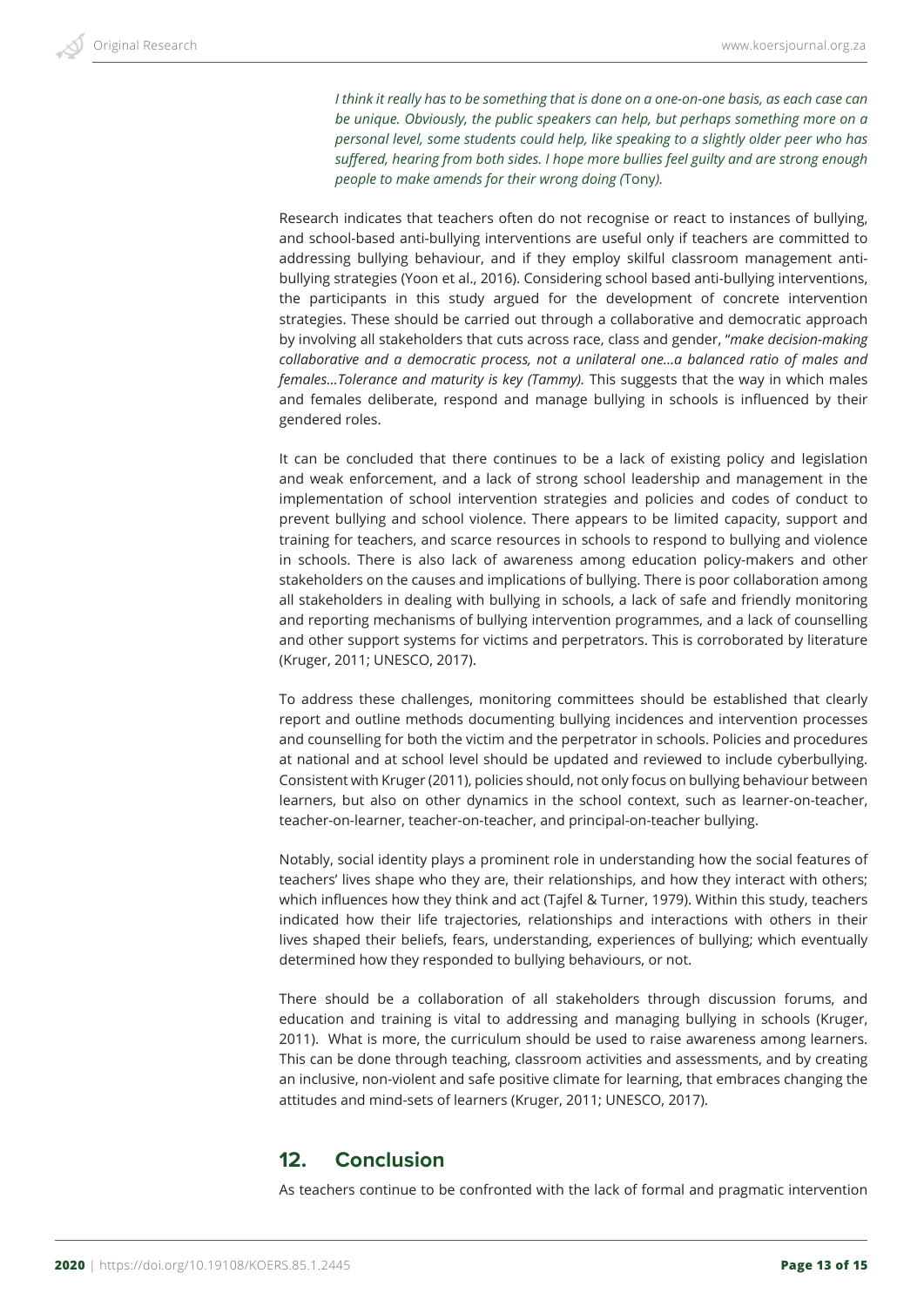strategies in eliminating bullying in schools, a rethink of anti-bullying policy intervention strategies is called for at all levels. The school culture and attitudes of all stakeholders influence the manner in which the school and teachers respond to the issue of bullying and school violence. A collaborative and democratic process that includes all stakeholders, such as, teachers, learners, parents, the community, school management, the department, and other specialists, to deliberate and decide on anti-bullying policies should be put forward. In addressing bullying in schools, the anti-bullying interventions must be an enculturation of worldviews, values, beliefs, cultures and attitudes for all stakeholders.

Anti-bullying intervention strategies at school must be customised, concrete and practical. They should represent a shift away from a 'one-size-fits-all' approach to addressing all aspects of the school context, and not only learner-on-learner bullying instances.

Creating a co-operative learning space is key in addressing the realities teachers are confronted with that include challenging their own beliefs, experiences, perspectives, fears and anxieties related to bullying. It will be beneficial for further studies to be conducted to evaluate programmes, intervention strategies and support mechanisms to adequately educate, train and equip pre- and in- service teachers with the tools for effective management of bullying and violence in schools.

# **Bibliography**

- Allen, K. P. 2010. Classroom management, bullying, and teacher practices. *The Professional Educator*, 34(1), 1-15.
- Bauer, N.S. Lozano, P. & Rivara, F.P. 2007. The effectiveness of the Olweus bullying prevention programme in public middle schools: A controlled trial. *Journal of Adolescent Health*, 40(3), 266-274. https://doi.org/10.1016/j.jadohealth.2006.10.005.
- Bauman, S. & Hurley, C. 2005. Teachers' Attitudes and Beliefs about Bullying: Two Exploratory Studies. *Journal of School Violence*, 4(3), 49-61. https://doi.org/10.1300/j202v04n03\_05.
- Bogdan, R. C. & Biklen, S. K. 1992. *Qualitative research: An introduction to theory and methods.* Needham Height: Allyn & Bacon.
- Boulton, M.J., Hardcastle, K., Down, J., Fowles, J., & Simmonds, J. A. 2014. A comparison of preservice teachers' responses to cyber versus traditional bullying scenarios: Similarities and differences and implications for practice. *Journal of Teacher Education*, *65*(2), 145-155. https://doi. org/10.1177/0022487113511496.
- Bradshaw, C. P., Waasdorp, T. E., O'Brennan, L. M., & Gulemetova, M. 2013. Teachers' and education support professionals' perspectives on bullying and prevention: Findings from a national education association study. *School psychology review*, *42*(3), 280.
- Bradshaw, C.P. 2015. Translating research to practice in bullying intervention. *American Psychologist*, 70(4), 322–332.
- Cohen, L., Manion, L., Morrison, K. 2018. *Research methods in education*. 8th Edition. New York: Routledge.
- Cortazzi, M. 2014. *Narrative analysis*. London and New York: Routledge.
- Cortes, K. I. & Kochenderfer-Ladd, B. 2014. To tell or not to tell: What influences children's decisions to report bullying to their teachers? *School psychology quarterly*, *29*(3), 336. https://doi.org/10.1037/ spq0000078.
- Creswell, J.W. 2013. *Qualitative Inquiry & Research Design: Choosing among Five Approaches*, Los Angeles: Sage.
- Farrington, D. P., & Ttofi, M. M. 2009. School-based programs to reduce bullying and victimization. Campbell Systematic Reviews, 6. Oslo: Campbell Co. https://doi.org/10.4073/csr.2009.6.
- Kruger, M.M. 2011. *Bullying in Secondary Schools: Teachers' Perspectives And Experiences*. Unpublished Master's dissertation: Faculty of Education at Stellenbosch University.
- Kvale, S. 1996. *Interviews: An introduction to qualitative research interviewing*. Thousand Oaks, CA: Sage.

Menesini, E., & Salmivalli, C. 2017. Bullying in schools: the state of knowledge and effective